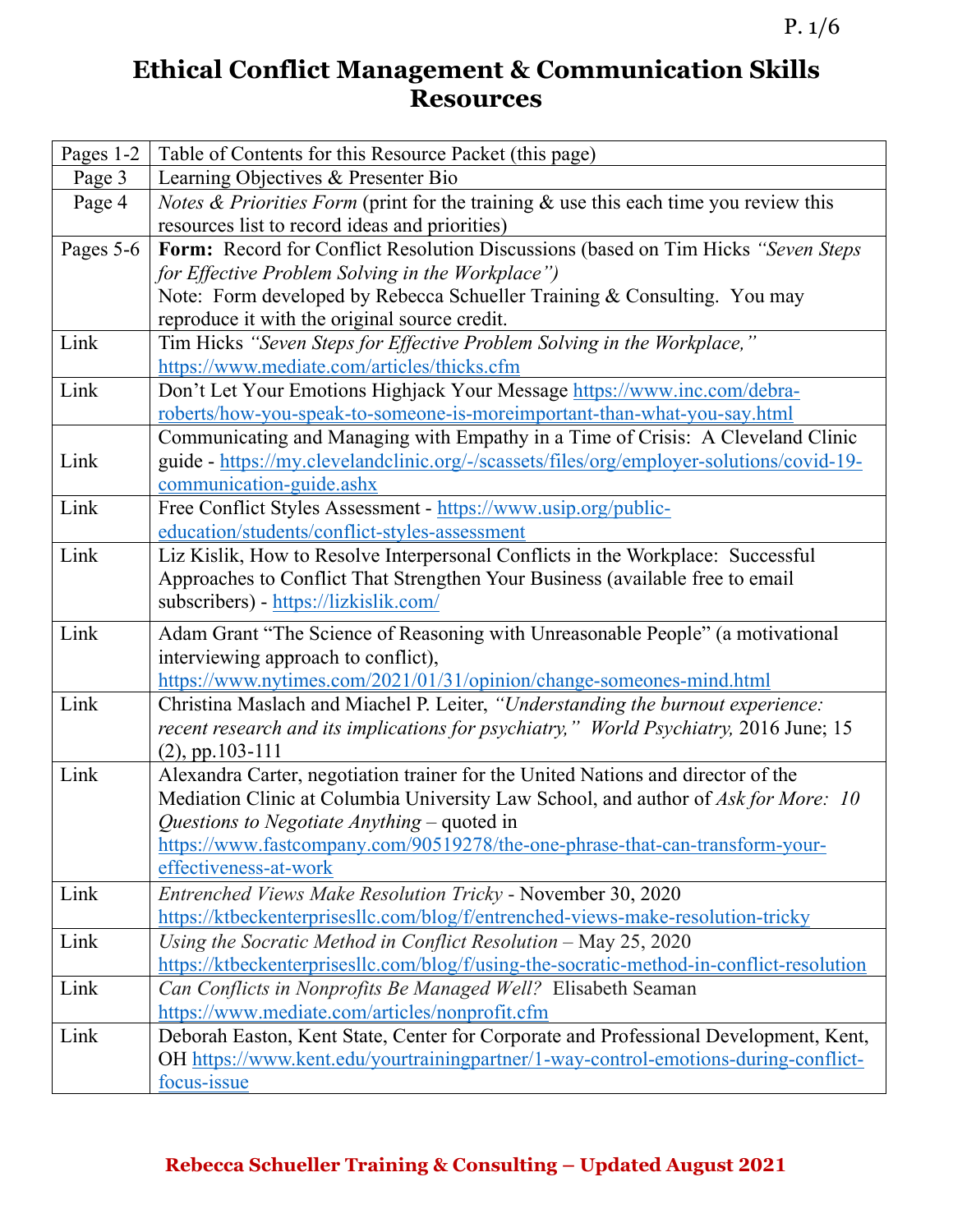| <b>Book</b>                  | Patterson, Grenny, et al - Crucial Conversations: Tools for Talking When Stakes are |  |
|------------------------------|-------------------------------------------------------------------------------------|--|
|                              | <b>High</b> – Updated, $2nd$ Ed. 2012 (buy it used on Thriftbooks or Amazon)        |  |
| <b>Book</b>                  | Marshall B. Rosenberg, The Surprising Purpose of Anger, 2005                        |  |
| <b>Book</b>                  | William Ury, The Power of a Positive No, 2007                                       |  |
| <b>Restorative Practices</b> |                                                                                     |  |
| Link                         | Reframing (Move from Disaster to Dialogue) - https://conflictcenter.org/wp-         |  |
|                              | content/uploads/2020/05/Dialogue-vs.-Disaster-printable.pdf                         |  |
| Link                         | 28 Ways to Reclaim Peace in Your Parenting                                          |  |
|                              | https://conflictcenter.org/wp-content/uploads/2020/05/28-Ways-to-Reclaim-Peace-in-  |  |
|                              | Your-Parenting-1.pdf                                                                |  |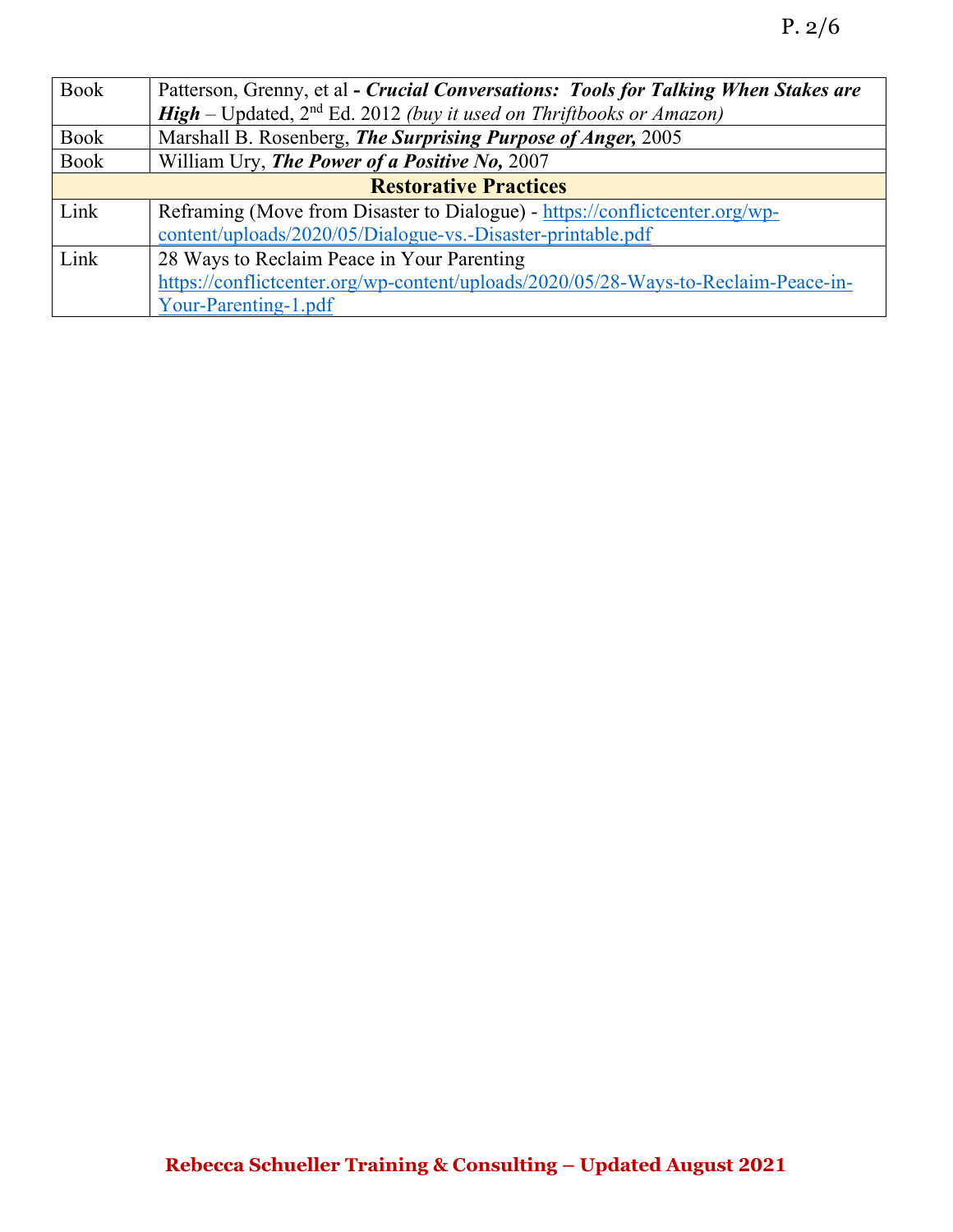#### **WORKPLACE CONFLICT MANAGEMENT & COMMUNICATION SKILLS**

### **Rebecca Schueller Training & Consulting, LLC**

# **Learning Objectives & Presenter Bio**

#### **Learning Objectives:**

This workshop teaches skills and tools to enable participants to:

- 1. Uphold ethical values to treat coworkers & direct reports with dignity, respect, and professionalism
- 2. Maintain the code of ethics in observing strong working relationships during conflict and difficult conversations
- 3. Observe boundaries and improve communication skills during difficult conversations
- 4. Maintain focus and willingness to change OUR own behavior
- 5. Help motivate others to choose to change behavior

#### **Presenter's Bio:**

**Training & Consulting Background:** Becky Schueller has three decades of experience working with national, urban, and rural nonprofits, community groups, tribal organizations, local and state government, and small businesses. Becky has trained more than 800 board members, supervisors, and employees from nonprofits, tribes, cities, counties, schools, colleges/universities and businesses since 2017. Topics include: Supervision and Performance Appraisal, Improving the Quality of Remote Supervision, Grant Writing Readiness: It Takes a Team!, Grants Management, Developing the Fully Effective Nonprofit Board, Preparing the Board for the Annual Executive Director Evaluation, Developing Exceptional Customer Service Skills, Workplace Conflict Management & Communication Skills, Managing Up: Strategies for Direct Service & Administrative Support Staff, Creating Organizational Cultures to Support Staff & Client Well-Being, and The Executive Director's Tool-Kit. Becky also coaches executives and supervisors, conducts strategic and program planning, and facilitates transformational discussions for organizations and teams.

**Work Experience:** In 2018-19, Becky was the Northwest Minnesota Continuum of Care (CoC) Coordinator, working with housing and homeless assistance providers, HUD, local & state government and faith-based and other organizations in a rural, 12-county region. Becky was Executive Director for Evergreen Youth & Family Services (Bemidji) for nearly 16 years (2001-2017). She supervised three facility sites during this time. Evergreen's \$1 Million budget more than doubled during Becky's tenure, the continuum of programs significantly expanded, and the staff grew from 20+ to 40+ members.

After relocating to Minnesota in 1998, Becky developed the first *Catalog of Philanthropy* for the Northwest Minnesota Foundation, and served as a Business Development Specialist for the Native American Business Development Center. She served as the resource development lead at three organizations in Chicago, IL and Bemidji, MN for 25 years.

**Education:** Becky holds a BA degree in Middle East and Asian History and Women's Studies from Northwestern University (Evanston, IL). She is a 2016 Graduate of the Institute for Executive Director Leadership (a Certificate Program of the University of St. Thomas Opus School of Business). Becky completed a Community Service Management Certificate Program at the Roosevelt University School of Public Administration in Chicago.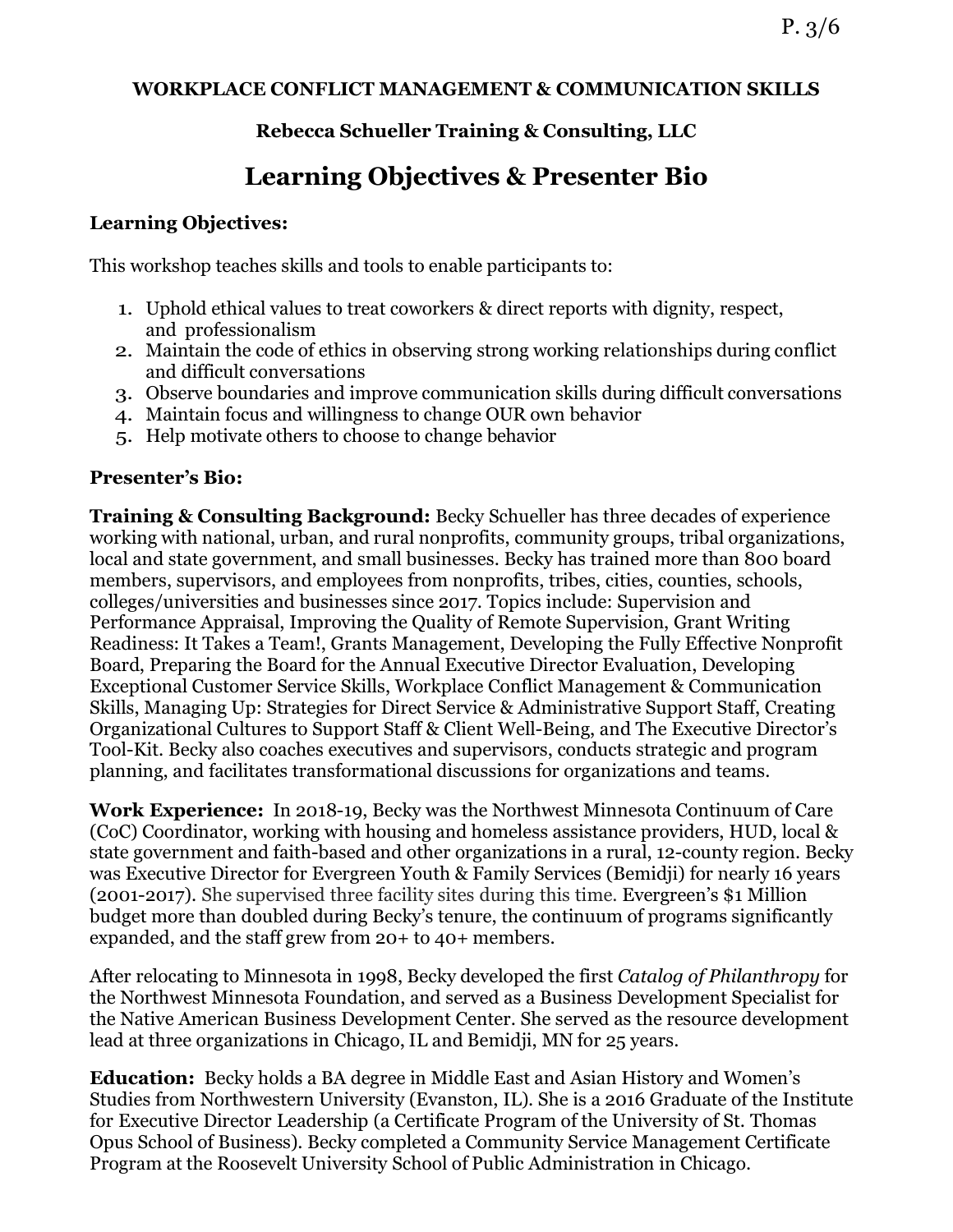**Conflict Management & Communication Skills Priorities**

| Practices I would like to implement:<br>1.                    | Changes I want to make (i.e. giving<br>difficult feedback right away, talking<br>directly to other staff (not venting "out"<br>to others, not avoiding others when I'm<br>upset): |
|---------------------------------------------------------------|-----------------------------------------------------------------------------------------------------------------------------------------------------------------------------------|
| 2.                                                            | 1.                                                                                                                                                                                |
|                                                               | 2.                                                                                                                                                                                |
| 3.                                                            | 3.                                                                                                                                                                                |
|                                                               | Discussions to have with other<br>managers/administrators about our<br>practices or procedures:                                                                                   |
|                                                               | 1.                                                                                                                                                                                |
|                                                               | 2.                                                                                                                                                                                |
|                                                               | 3.                                                                                                                                                                                |
| Ways I would like to improve<br>communication among our team: | Priorities I'd Like to Accomplish to help<br>avoid unnecessary conflict:                                                                                                          |
| 1.                                                            | 1.                                                                                                                                                                                |
| 2.                                                            | 2.                                                                                                                                                                                |
| 3.                                                            | 3.                                                                                                                                                                                |

## **My Top 3 Priorities for the coming week:**

| ┻.                            |  |  |
|-------------------------------|--|--|
| റ<br>$\overline{\phantom{a}}$ |  |  |
| $\bullet$                     |  |  |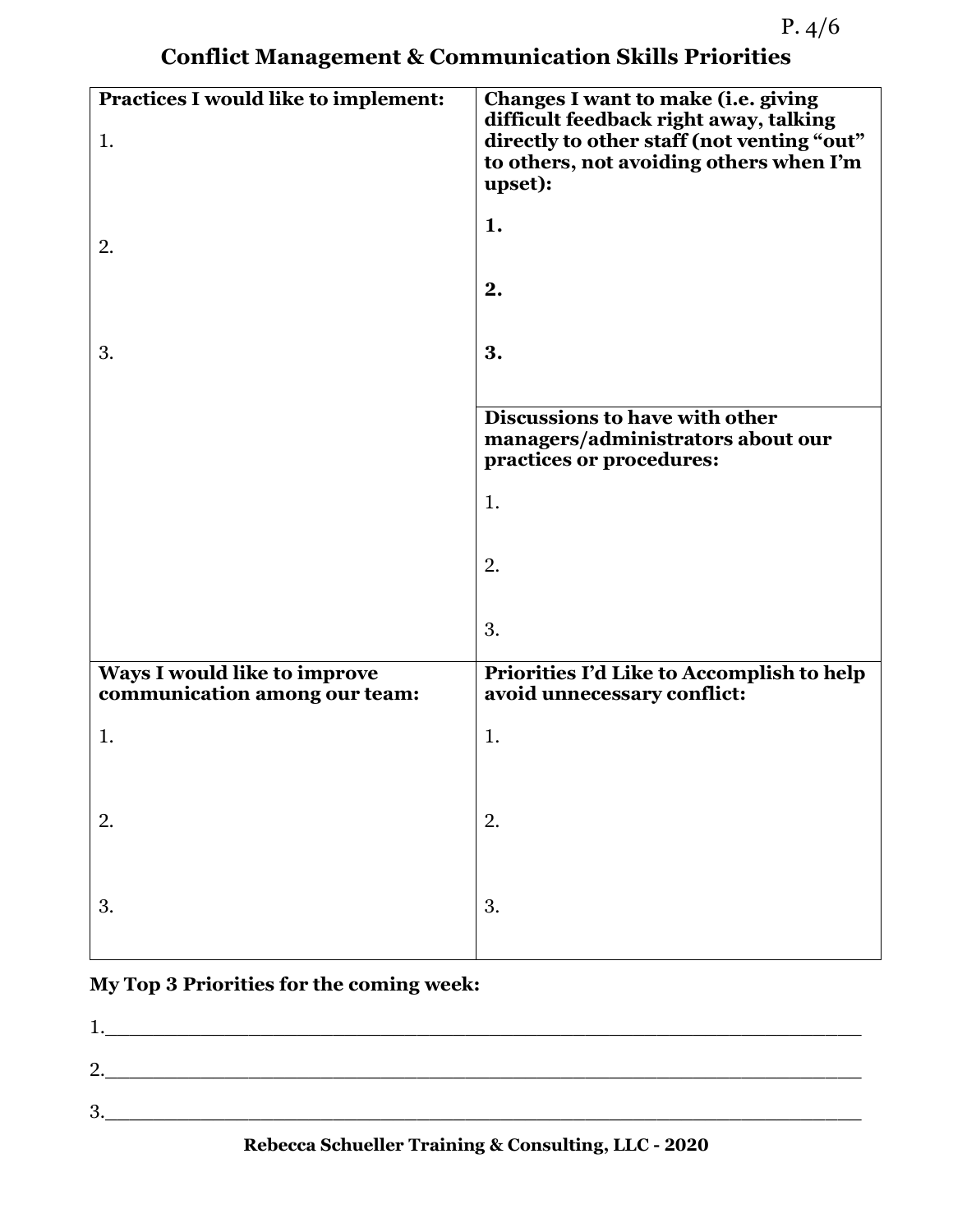# **Conflict Resolution Record**

| <b>Parties:</b>                                       |                                                |
|-------------------------------------------------------|------------------------------------------------|
|                                                       | B.                                             |
|                                                       | D.                                             |
|                                                       |                                                |
|                                                       | 1. Describe the issues as clearly as possible  |
| $A$ :                                                 |                                                |
|                                                       |                                                |
| B:                                                    |                                                |
|                                                       |                                                |
|                                                       | 2. What Needs Does Each Person Want Satisfied? |
| Person A:                                             |                                                |
| 1.                                                    |                                                |
|                                                       |                                                |
| 2.                                                    |                                                |
|                                                       |                                                |
| 3.                                                    |                                                |
|                                                       |                                                |
| <b>Person B:</b><br>1.                                |                                                |
|                                                       |                                                |
| 2.                                                    |                                                |
|                                                       |                                                |
| 3.                                                    |                                                |
|                                                       |                                                |
| #3. What are the Potential Choices/Options/Solutions? |                                                |
| <b>Person A:</b>                                      | <b>Person B:</b>                               |
| 1.                                                    |                                                |

| Rebecca Schueller Training & Consulting – 2020                                        |  |  |  |
|---------------------------------------------------------------------------------------|--|--|--|
| (Adapted from Tim Hicks – Seven Steps for Effective Problem Solving in the Workplace) |  |  |  |